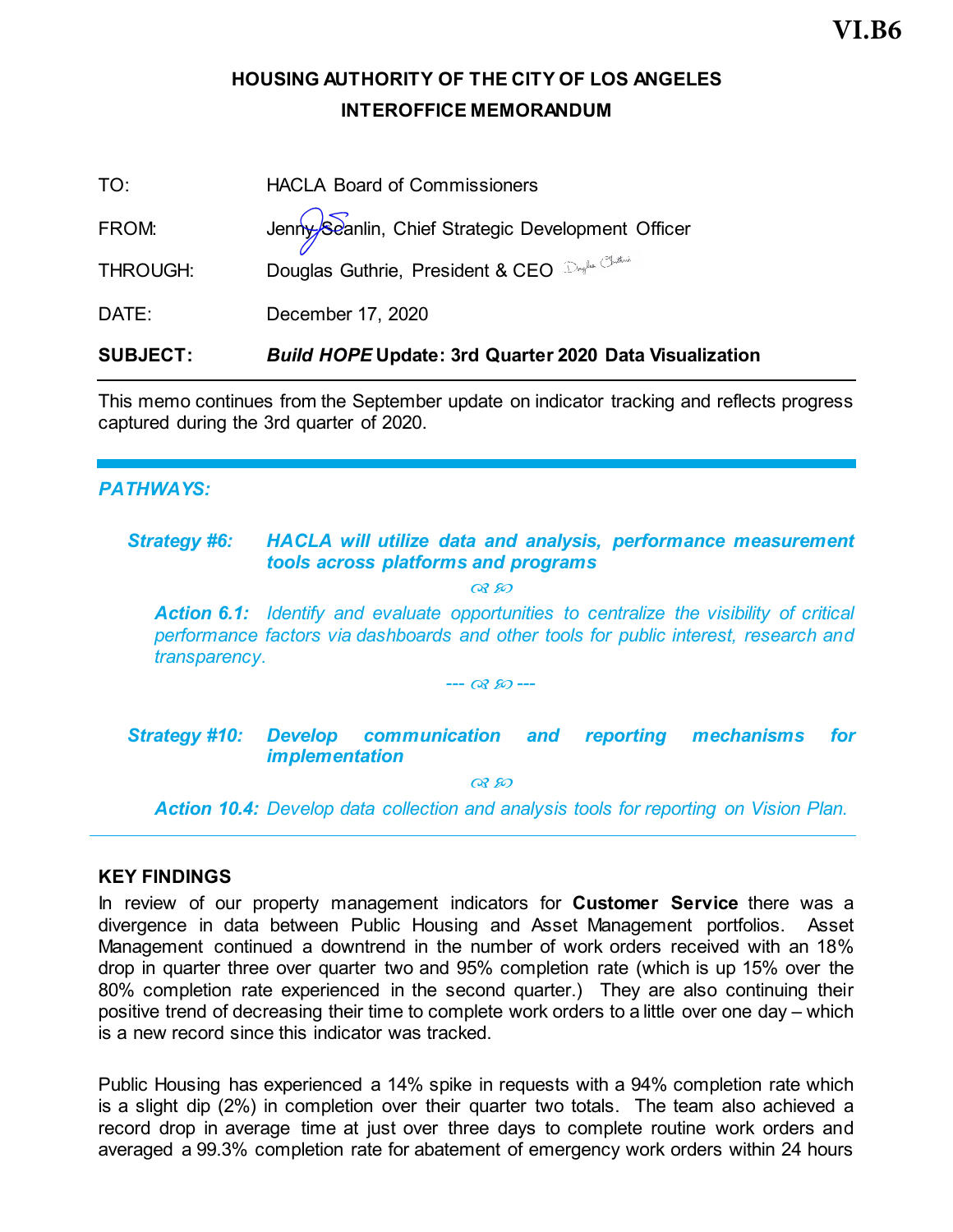which more than exceeds their target of maintaining at least a 96% completion rate for emergency requests.

Looking back at the same quarters in 2019 for both Asset Management and Public Housing there is a similar spike/dip pattern which further confirms a seasonal trend in numbers of requests being made. In assessment of similar trending in the overall completion rates, the level of complexity of individual requests made and the ready availability of necessary resources to address them are the consistent factors continuing to affect completion rates in a more randomized impact pattern.

In the third quarter, both teams also saw similar spike rates in vacant unit turn-around time. Some noted reasons for these upticks include applicants with offers not able to see unit due to COVID, "vacate" date delays preventing unit access, COVID related delays on application approval by Affordable Contract Administrators, and more complex repairs/upgrades needed as part of the leasing process.

Plumbing again continues to be the number one work order request in both shops since initiation of tracking the top three maintenance requests in the beginning of 2019. For Public Housing, general maintenance and appliance repairs consistently round out their top three requests. For Asset Management, electrical repairs are the solid second highest request, with janitorial requests (in part prompted by COVID prevention efforts) entering the top rankings for the first time at third place.

Usage of the Rent Café Portal has seen a steady rise in usage for both teams. Delving into system analytics, we found the average visit duration was 19 minutes and one unique page view per visit in Public Housing vs. one and a half hours in duration and 23 unique pages visited in Asset Management; however, this total duration in Asset Management includes an average idle time of 1.1 hours taking the active usage timing down to 23 minutes. In Public Housing, online payments are still significantly lower, so again we are looking at the resident payment types so we can get a better understanding of preferences and potential changes in trends over time. Residents are consistently taking greatest advantage of the WIPS retail card payment option (47.6%) as well as the Electronic Funds Transfer (35%), and over the three quarters of 2020 these totals have been holding pretty steady, with Check/Money Order showing the most fluctuation.

In review of our Human Resources practices, the total number of vacancies filled increased by 11% and the number of internal promotions filling our vacancies dipped 37% over last quarter. There was also a significant drop (64%) in training attendance from second to third quarter but there was also a correlating drop (44%) in the total number of courses taken in the third quarter as well mainly due to cancellation/postponement of live trainings. Line staff continue to be four and a half times more likely to attend training than supervisory staff. The top attended trainings this period were for Fair Housing and Reasonable Accommodation and CA Employee Harassment Prevention, with the courses offered through our Employee Relations Consortium coming in third.

The number of Help Requests received and resolved by our Information Technology (IT) staff showed a small (3%) increase in the third quarter and all three of the top requests during this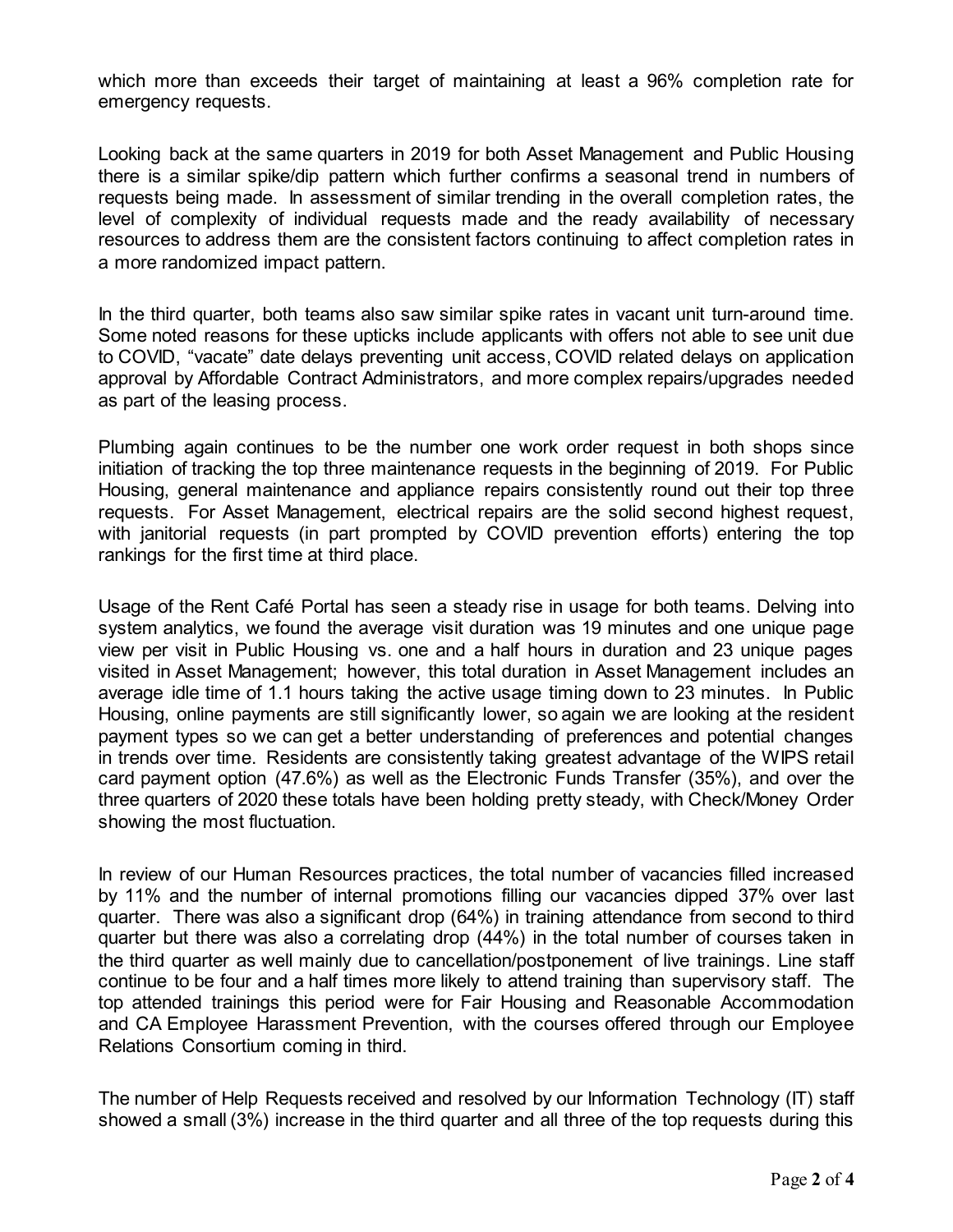period were due to increases in remote access to our systems as part of ongoing teleworking by staff. Even with this steady climb, the team completion rate was higher than their ticket open rate; and, when we reviewed the factors behind this number, confirmed the date range for the pulls are not normalized to match the actual tickets opened during the same period. The Help Desk team has actually been running a steady closure rate below the total number of tickets opened due to the significant increase in resources needed to complete Surface Pro deployment and training for staff who are teleworking. The ticket backlog is expected to be cleared by year end. We continue to deeply appreciate the support IT provides to keep our operations running smoothly.

Within the **Program Effectiveness** category, the number of individuals housed again saw minor fluctuations, with the most significant continuing to be the 5% spike in the overall number of households on the waitlist in Public Housing. This number represents a 19% increase over third quarter 2019 when the list totaled 53,690. Conversely, time on the waitlist dipped significantly from second to third quarters and for each team the reasons vary. In Public Housing, total number of vacancies, bedroom sizes of units available and the corresponding waitlist for each bedroom size can greatly impact length of time while in Asset Management it depends on the housing program the property falls within. For example, Union Tower has a turnover rate less than 5% annually equating to an eight to ten-year waitlist for the estimated 2,000 households interested in living at that property while other properties with higher annual turnover might have only a one to two year wait. As both teams are providing an average across portfolios, each quarter it depends on bedroom size and/or which property has a vacancy to be filled.

In review of our workforce data, overall placements between genders achieved parity. Jobs in non-construction sectors were created by HACLA's vendors in the property management and professional services fields. While the team has experienced some challenges in hiring due to COVID restrictions, we were able to place college students in internship positions working from home and in other related positions. The HUD Choice grant award also made it possible to hire local residents for outreach opportunities. These jobs mainly pay around \$20 hour, which significantly contributed to the hourly wage rate averages and large wage gap as construction jobs, heavily occupied by men (only 2 women), were paying prevailing wages, in most cases above \$55 per hour. Viewing progress in female placements in construction year over year, there is a 50% improvement in third quarter 2020 numbers given the ratio of male to female total placements.

Continuing Community Safety Partnership (CSP) crime stats baseline building, this period our sites collectively experienced a 49% increase in grand theft auto, 44% decrease in burglary, 200% increase in homicides (2 = Imperial Courts, Pueblo Del Rio), and 6% decrease in shots fired over second quarter totals.

In our **Homelessness** support numbers, we are seeing decreased utilization for HUD-Veterans Affairs Supportive Housing (HUD-VASH) vouchers due to low numbers of applicant referrals from the Veterans Affairs Office. Homeless utilization for waitlist limited preference vouchers is nearing maximum and those remaining are being earmarked for the new LAUSD pilot program.